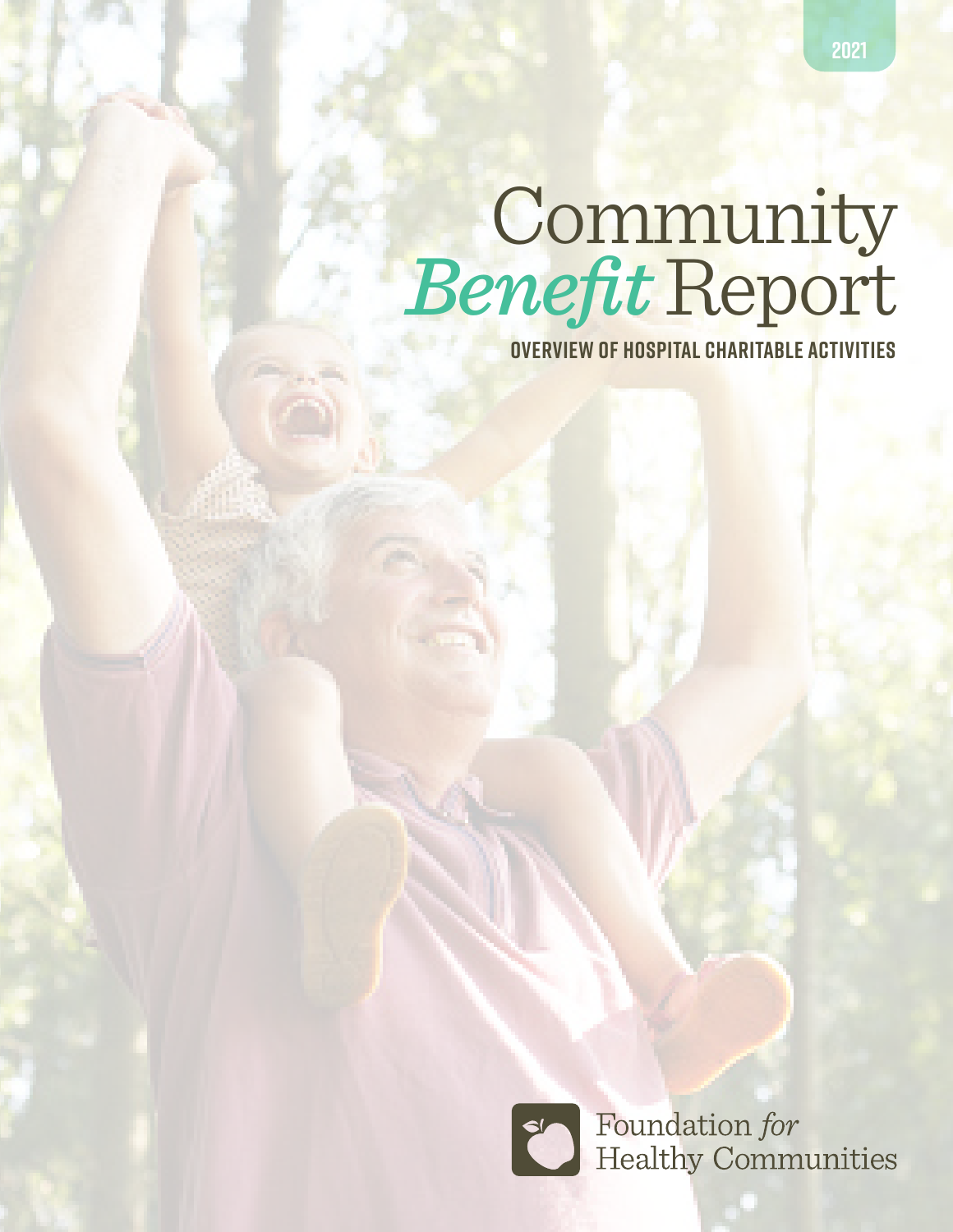

The blue and white H that we see on the road as we travel through our communities has long been a symbol of **care and compassion**. It reminds us that someone is near to help us through an emergency, injury, or illness.

### **EXECUTIVE SUMMARY** *mmm*

During the past year as we experienced the consequences and confusion of COVID-19, our sights turned to our local hospitals, symbolized by the blue and white H, to help guide us, care for us, and offer comfort. Indeed, NH's hospitals responded, coming together in extraordinary ways to prepare and respond to the COVID-19 pandemic.

This extraordinary collaboration not only occurred within health care, but with community partners as well. One of the silver linings that has emerged from the COVID-19 pandemic had been the new and strengthened relationships that hospitals have formed with those in their communities. In an instant, our hospitals found themselves collaborating in innovative ways not only to address COVID testing, vaccination, and education, but also to address socioeconomic challenges, such as the need for safe housing and food insecurity that became more prevalent as the pandemic laid bare the inequities experienced in many of our communities.

New Hampshire hospitals have understood for a long time that the measure of a healthy community extends well beyond the results of a test or performance on a metric. When faced with life's inevitable hills and valleys, having someone by your side to help you navigate can make all the difference. In short, hospitals know that being a good neighbor means going out of your way to help others; that a greater cause is served when we look out for one another. In the words of Lewis Carroll: *"One of the deep secrets of life is that all that is really worth doing is what we do for others."*

In the pages of this report, you will find the contributions hospitals have made to address the needs and leverage the strengths of their communities; you will find stories highlighting our member hospitals' outstanding efforts to improve the health and well-being of those they serve. What emerges are the examples of how New Hampshire hospitals strengthen and support our communities every day with care, compassion, and a commitment to be a good neighbor.

#### **NH Non-Profit Hospitals**

Alice Peck Day Memorial Hospital Androscoggin Valley Hospital Catholic Medical Center Cheshire Medical Center Concord Hospital Concord Hospital - Franklin Concord Hospital - Laconia COTTAGE HOSPITAL Elliot Hospital Exeter Hospital Frisbie Memorial Hospital Huggins Hospital Littleton Regional Healthcare Dartmouth-Hitchcock Medical Center/ Mary Hitchcock Memorial Hospital Memorial Hospital Monadnock Community Hospital New London Hospital Southern New Hampshire Medical Center Speare Memorial Hospital St. Joseph Hospital Upper Connecticut Valley Hospital Valley Regional hospital WEEKS MEDICAL CENTER Wentworth-Douglass Hospital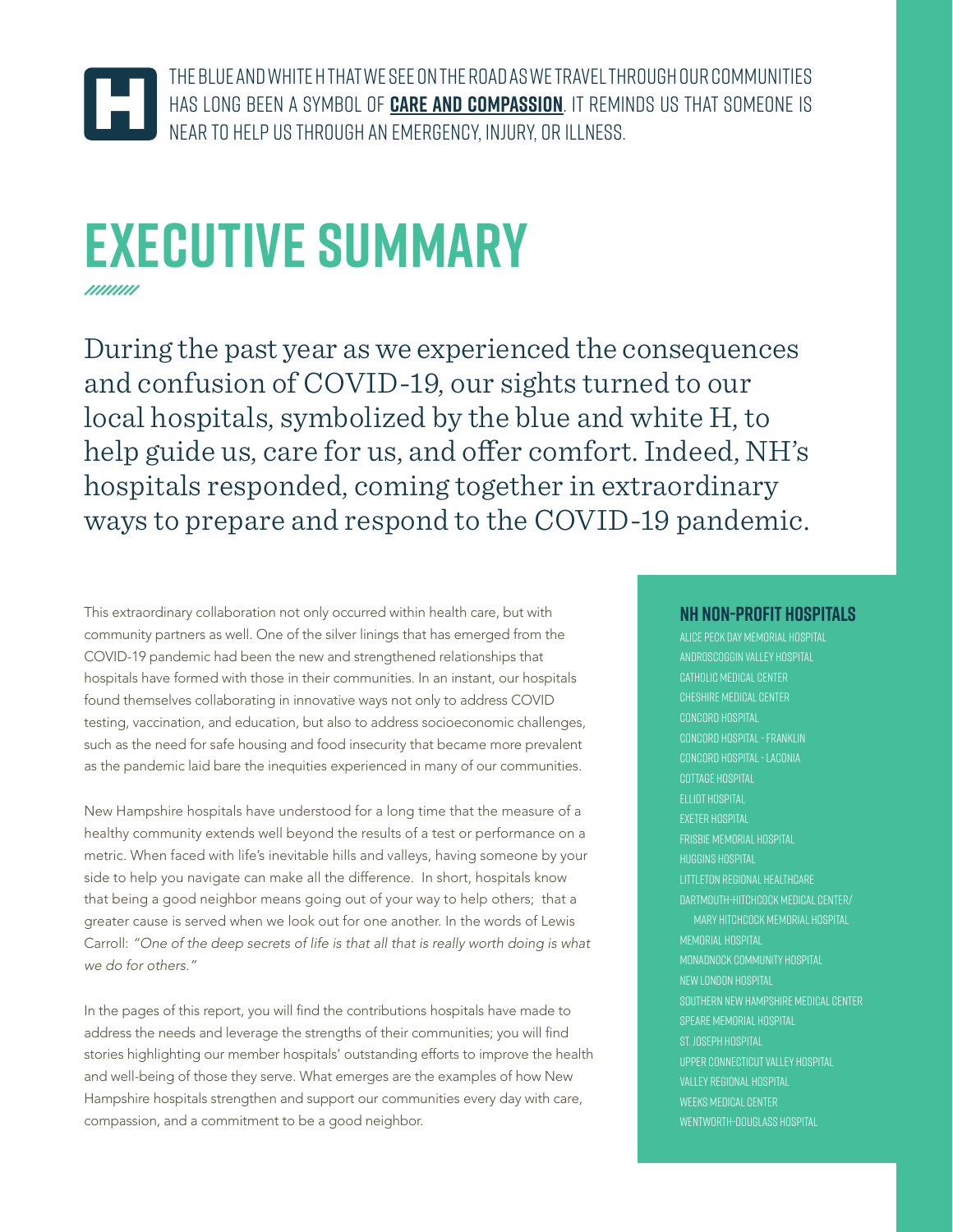### **PRIORITY COMMUNITY NEEDS OF NH COMMUNITIES**

Every 3 years, NH's non-profit hospitals are required to complete a community health needs assessment to identify the most pressing health needs facing their communities. The priority needs identified through this process guide the hospitals in determining which charitable, programmatic, and community investments will have the most impact on improving the health of their communities. These activities and investments are then implemented through the hospitals' community benefit implementation plans.

### Top 12 **Priority Community Needs** reported by NH Non-Profit Hospitals in 2020:

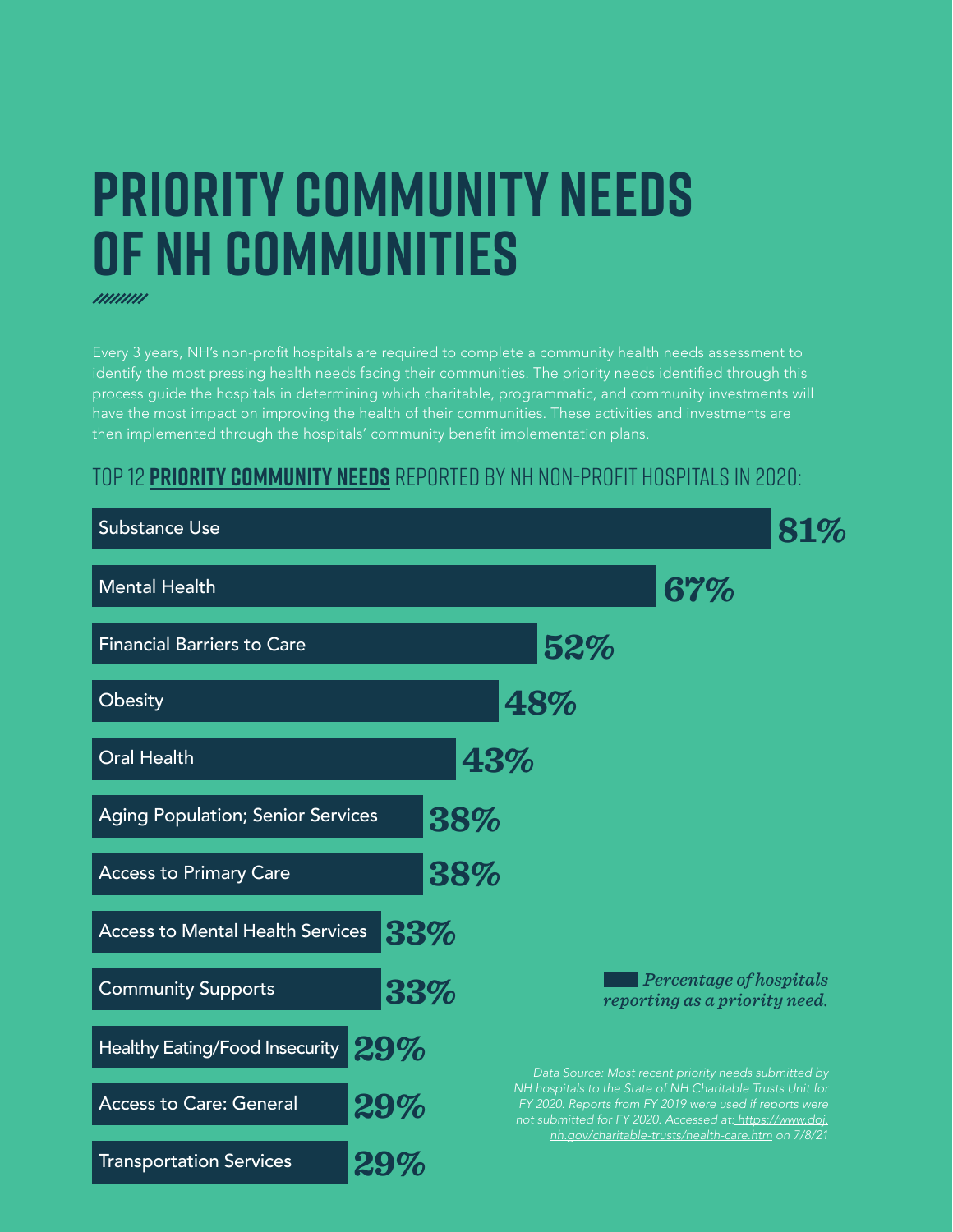### **VALUE OF COMMUNITY BENEFITS**

total value of community benefits reported for 2019\*:

### **\$577,831,163**



Financial assistance to access care accounted for \$325.7 million (56%) of total community benefits. Examining financial access to health care more closely identified over \$282 million in unreimbursed Medicaid costs and almost \$43 million in direct financial assistance (e.g., charity care) at cost to low-income persons. Costs of

other government health programs for which patients qualify based on their income totaled just over \$500,000.

#### Other community benefits

accounted for \$252.1 million (44%) provided in community benefits. .<br>Examples of expenditures include

mobile medical vans; community health improvement efforts; cash grants to community agencies for work that supports community health; scholarships for health careers; etc.

*\*Data reflects FY 2019 community benefit financial information reported to the IRS on Form 990, Schedule H.*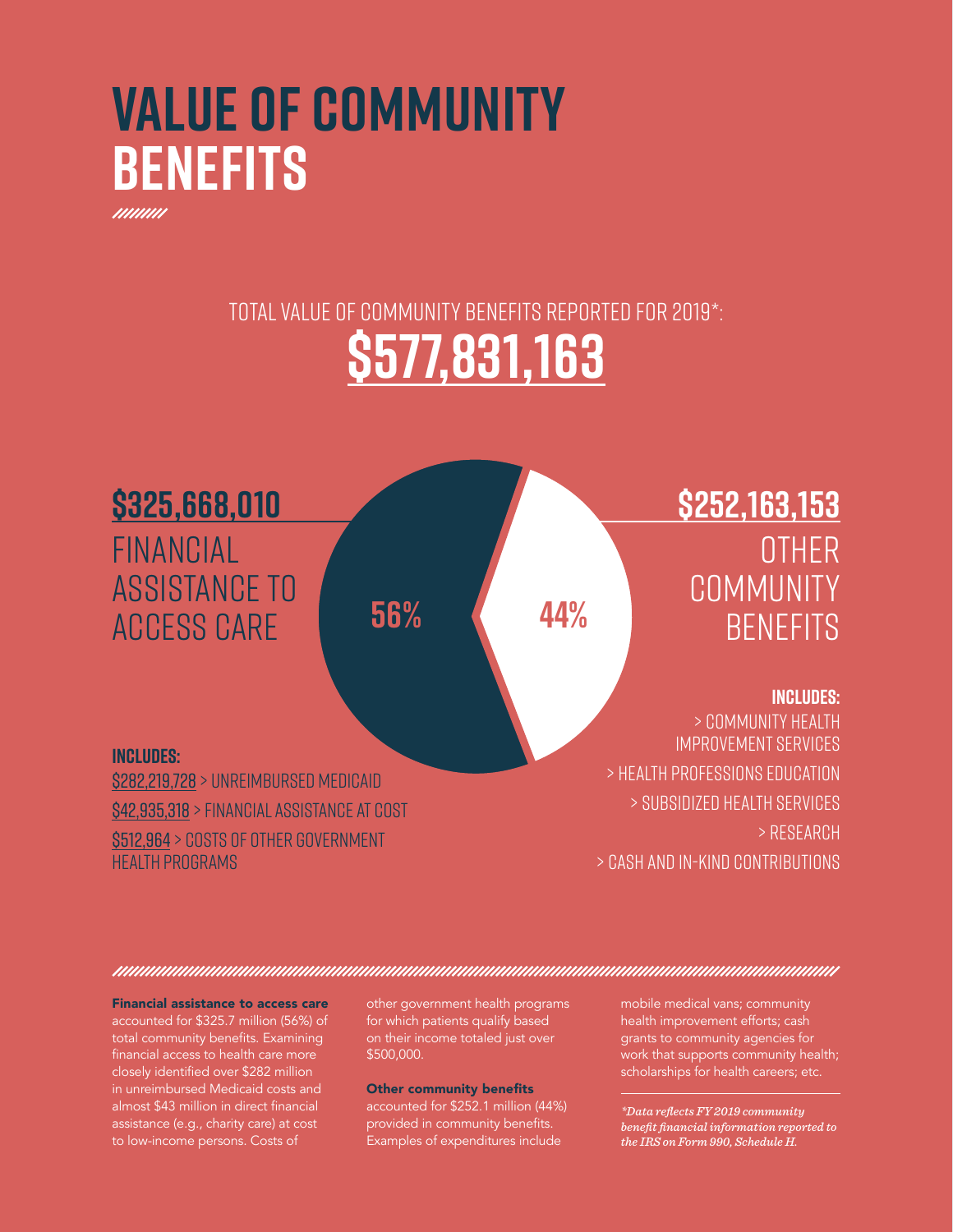### **BY THE NUMBERS**

Throughout 2020 and into 2021, COVID-19 has continued to significantly impact our member hospitals and health systems. It is a stark reminder of how essential hospitals and health systems are to our communities. New Hampshire hospitals serve as a safety net for the uninsured and underinsured, caring for every patient that walks through their doors, regardless of their ability to pay. They work with community partners to build thriving, healthy communities to support NH residents with what they need to manage their health. They listen, and respond, to an everchanging environment where they are looked upon for guidance and safety. Despite the challenges presented by the pandemic, hospitals remain dedicated to investing in and supporting our NH communities.



#### Unreimbursed Medicare costs totaled \$335,553,465 in 2019 .

This was due to total Medicare costs of \$1,794,615,955 while total Medicare revenues were only \$1,459,062,490. This shortfall continues to grow and hospitals experience a 9% increase in unreimbursed Medicare on average each year.



### Hospitals reported \$165,568,294 in subsidized health services in 2019.

These are expenditures to maintain essential community health services (subsidies to primary care practices in medically underserved areas, psychiatric services, etc.) that are not counted as direct financial assistance (e.g., charity care) or shortfalls from government insurance programs.

Total overall value of community benefits NH hospitals provided increased by 89,360,642 or 18% from 2018 to 2019 to a total of 577,831,163 in 2019.



Unreimbursed Medicaid costs totaled \$282,219,728 in 2019.

New Hampshire has consistently ranked in the bottom third of states for lowest Medicaid reimbursement rates in the country.



### Financial assistance for access to health care decreased from 2014-2019 by \$28,503,477 or 8%.

From 2011-2015 financial assistance for access to health care increased by 43% to a high of \$377,302,662. However, due to in part to expanded health coverage achieved through the Affordable Care Act, including Medicaid Expansion in July of 2014, we have seen a decrease in financial assistance for access to health care of just over 8%, or \$28,503,477, since that time.



Total other community benefits increased by 47% or \$80,308,639 from 2014-2019.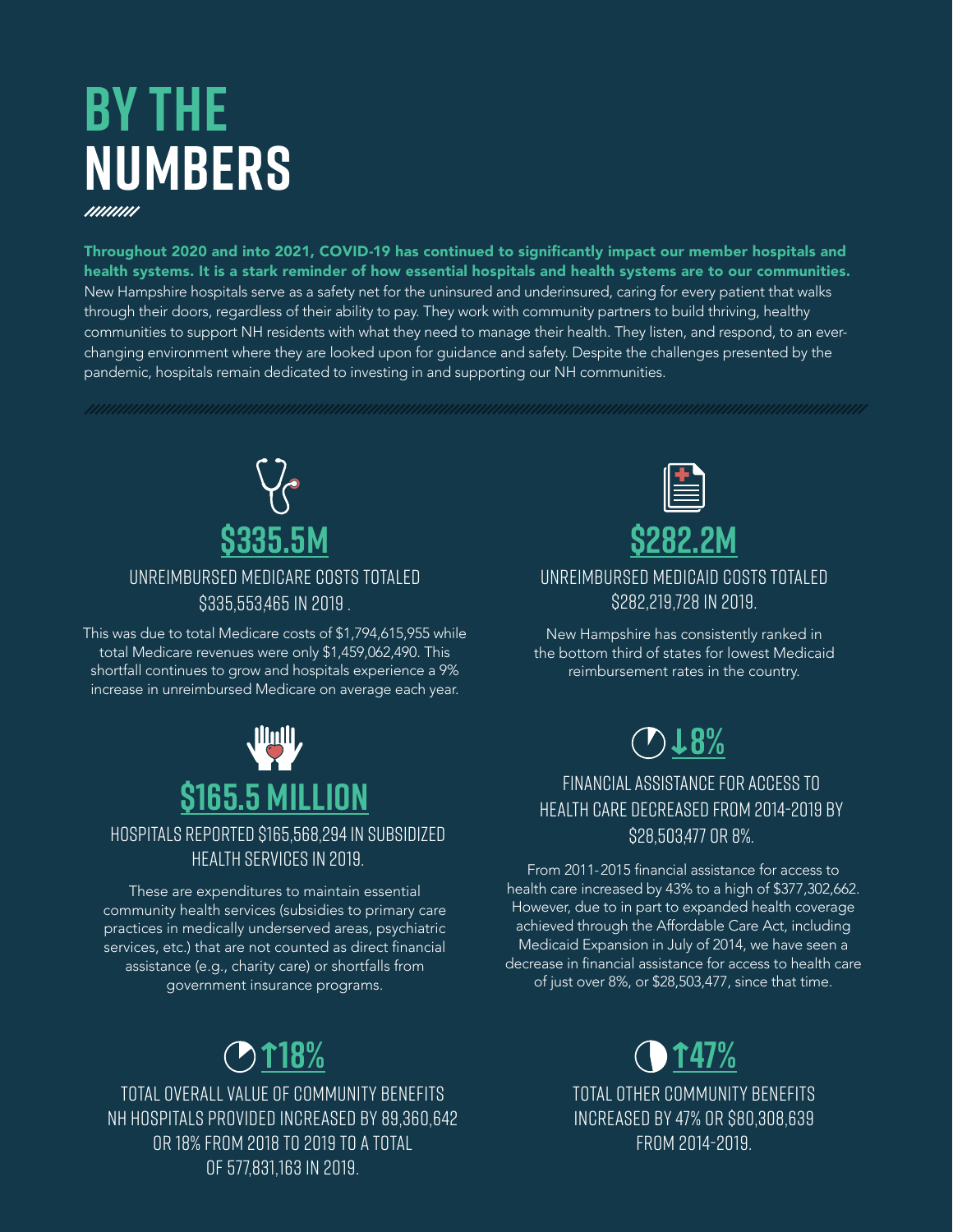## **MAKING AN IMPACT: NH HOSPITALS IN THE COMMUNITY**

### Cheshire medical center:

### **Listening to the Community & Improving Access to Mental Health Care**

While most people in the Monadnock region in 2020 rated their own health as excellent, very good, or good, the proportion who say their health is excellent or very good is at its lowest point since 2010 based on results of a Cheshire Medical Center community survey.<sup>1</sup>

In the September 2020 survey, self-reports of "not good mental health" for 5 or more days increased nearly 90% compared with 2017 reporting. This choice represented a third (34%) of the 606 respondents in 2020 compared to 18% of respondents in 2017 (figure 1). Analysis of the 2020 responses further identified disparities with much higher rates among younger adults and lower income individuals.

The large increase in self-reports of "not good mental health" in 2020 was coupled with people reporting unavailable or inadequate mental health counseling for adults and youth in the community.

As an important issue in our community, Cheshire Medical Center has looked to invest more resources to improve mental health care. One focus has been to strengthen

 **90%**

**In the September 2020 survey, self-reports of "not good mental health" increased nearly 90% compared with 2017 reporting.** 

access by focusing on the integration of mental health and physical health services. The Department of Family Medicine expanded its adult mental health services in 2020 as part of it primary care mission. In addition, Cheshire Medical Center completed a demonstration project with Monadnock Family Services (MFS) to strengthen clinical integration. A family nurse practitioner was located at MFS in downtown Keene to better integrate physical and mental health care for patients served by both organizations. This important community partnership fostered more direct communication between physical and mental health professionals while addressing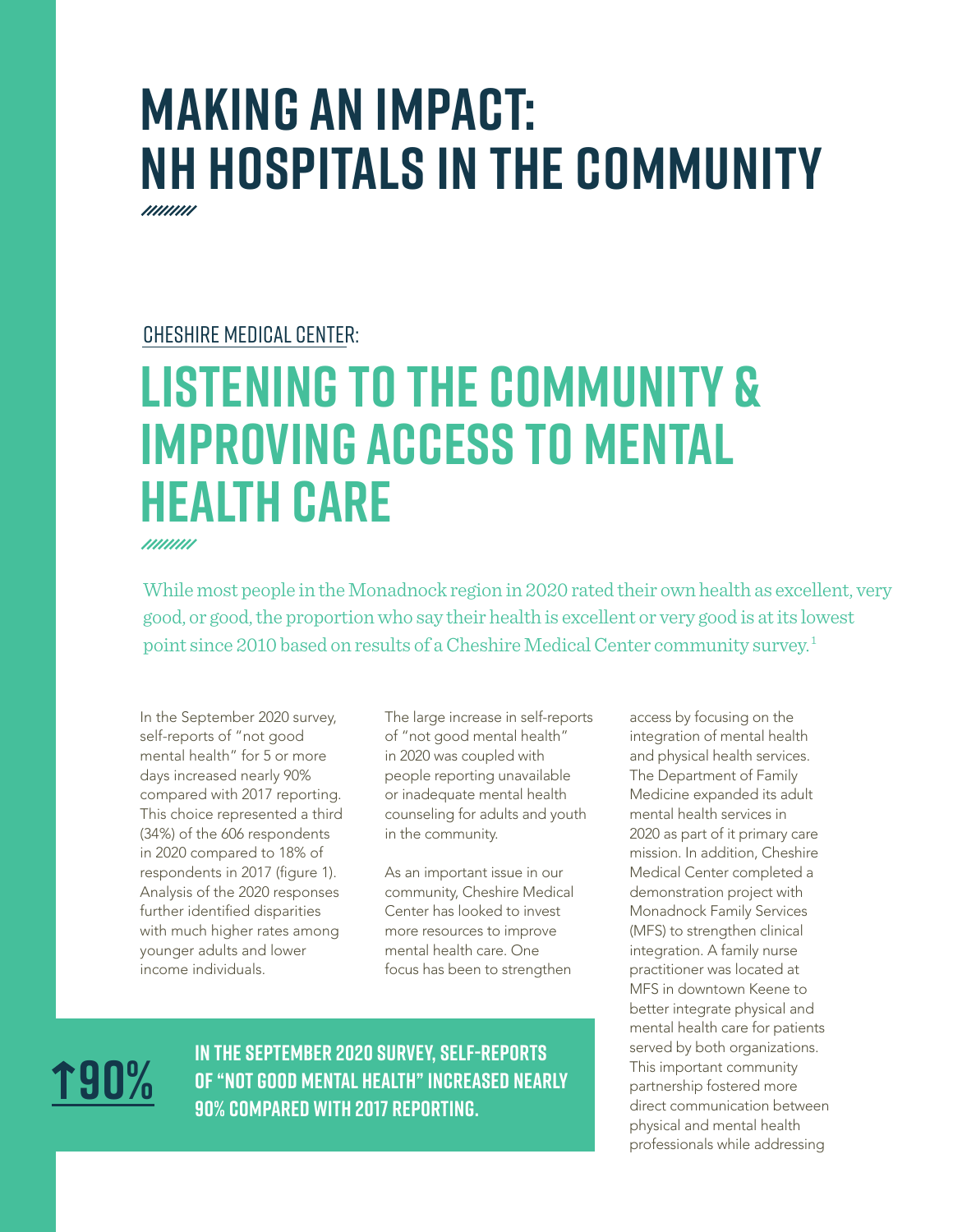transportation challenges for patients who require frequent visits to both organizations.

A review of results in 2020 from the demonstration project identified a total of 233 patients who received primary care at MFS. This represented a significant increase among patients in selecting the Cheshire Medical Center integrated care services available to them at MFS. Most patients who made an appointment for primary care at MFS completed their appointments and missed appointments decreased. Medication checks were the most frequent primary care service at MFS, followed by pain and chronic disease issues (e.g., respiratory illnesses, diabetes, minor injuries, etc.).

Successful results and lessons learned' at the end of this demonstration project has led to an on-going commitment to continue this community partnership and new multi-disciplinary patient care conferences between both organizations.

*1 This information and more on other health concerns are included in the Greater Monadnock Region Survey 2020 report. Cheshire Medical Center contracts with the UNH Survey Center for this periodic telephone survey (landlines and cell phones). It is a key element*  in our overall community benefits *strategy—understanding the health needs of the people in our region based on their direct input as well as analyses of national and state databases.*

#### **Figure 1.** How many days during the past 30 was your mental health not good?

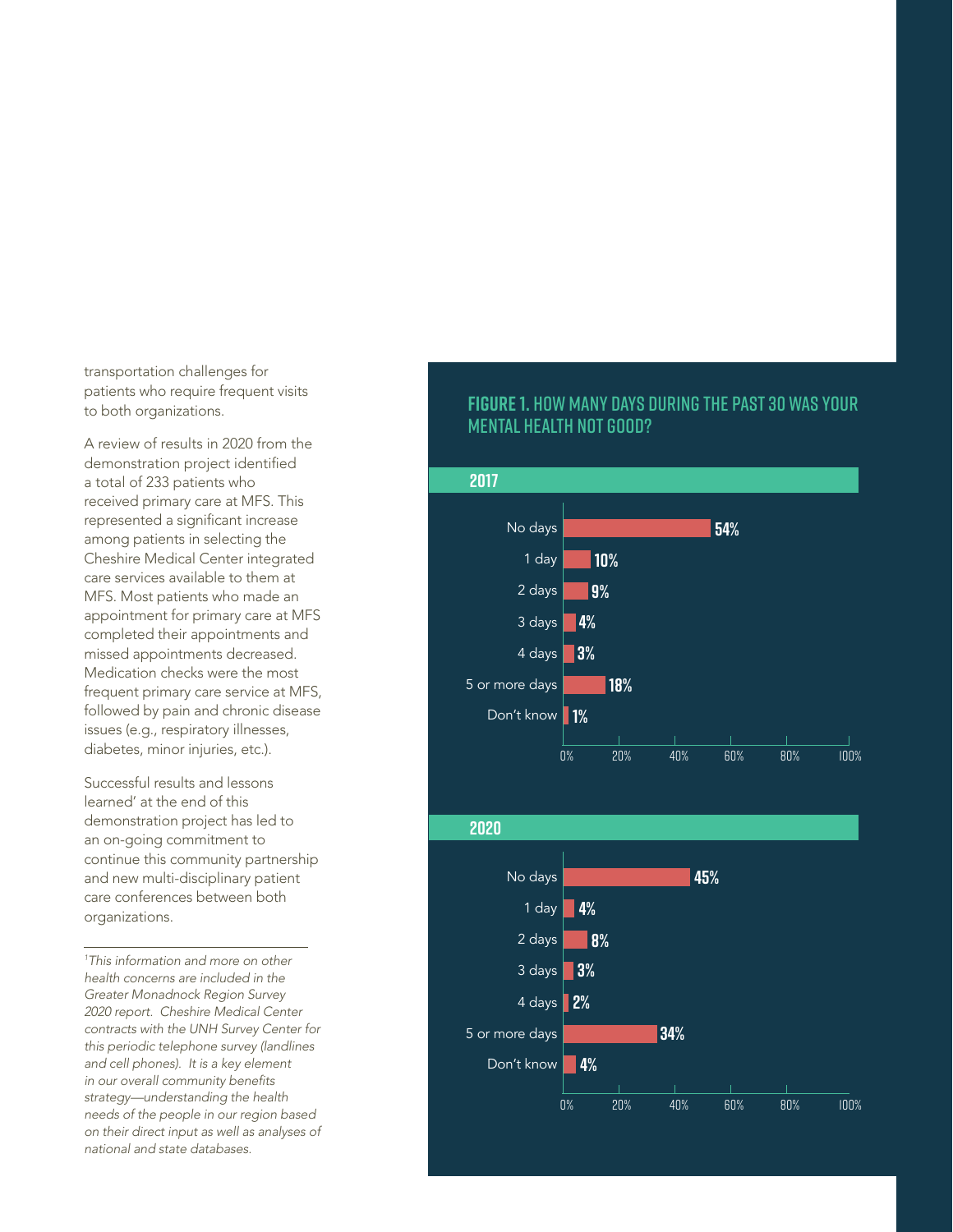### catholic medical center:

### **Making House Calls to Those with no Home**

mmm

Ronald Drouin, a 75-yearold Manchester resident, credits Health Care for the Homeless with saving his life.

He once had good jobs in the finance industry, but sometime during his 40s, he "dove into cocaine." It was the 1980s, and he slept in a clothes dumpster because he had lost everything from his former life. "I would think when you donate clothes they are clean," he says. "But no. There could have been bed bugs and stuff in there I didn't know about. I was okay with that. Not anymore."

After sleeping in his dying father's car for a while, Ronald found a dinner and a 12-step program at New Horizons for New Hampshire,

Jenny Pracht, a registered nurse with Health Care for the Homeless, checks Ronald Drouin's blood pressure at the Wilson Street Integrated Health clinic in Manchester.Photo: Tom Roy for Parable

which operates a soup kitchen, homeless shelters and a food pantry in Manchester. "I still struggled. I was in and out, in and out, in and out of recovery," he says. Finally, "the pain of addiction and being scorned by everybody" pushed him to stay in recovery, he says.

"I should have been dead 25 years ago, but because of these people [at Health Care for the Homeless] I'm still somewhat kicking," Ronald says.

Staff helped him get glasses, dental care and medicine.

"They helped me in so many ways," he says. "I've been clean for 14 years, and when you're clean, you have integrity and respect and your word is your bond. It never is when you're using."

A man of faith who was raised Catholic, Ronald—who now lives in a boarding house and still is a patient with Health Care for the Homeless—says there is no question Jesus Christ is his savior: "I'm nothing without Him," Ronald says. He thanks God for his recovery.

God wants people to get clean, he explains. "He wants you to be a solution, not a problem. He gives you the tools. Health Care for the Homeless is one of the tools God gives to people," he adds.

Health Care for the Homeless began in the 1980s when the City

**"They helped me in so many ways. I've been clean for 14 years, and when you're clean, you have integrity and respect and your word is your bond. It never is when you're using."** 

Manchester resident, Ronald Drouin

received a federal grant to provide homeless health care services and contracted with Catholic Medical Center to implement and operate the program.

Health Care for the Homeless provides a myriad of services. They include primary medical care, medical case management, integrated behavioral health services, counseling and medication assisted treatment for substance use disorders, street medicine, health screenings, prescription medication assistance, telehealth, transportation coordination, referrals to specialty care and social work/case management. Anyone without a place to live in Manchester is welcome; no one is turned away because of inability to pay.

*This excerpt is reprinted with permission from Parable magazine, Diocese of Manchester (NH). The full article is in*  the July/August 2021 issue and profiles *Catholic Medical Center's Health Care for the Homeless, a service of the city of Manchester.*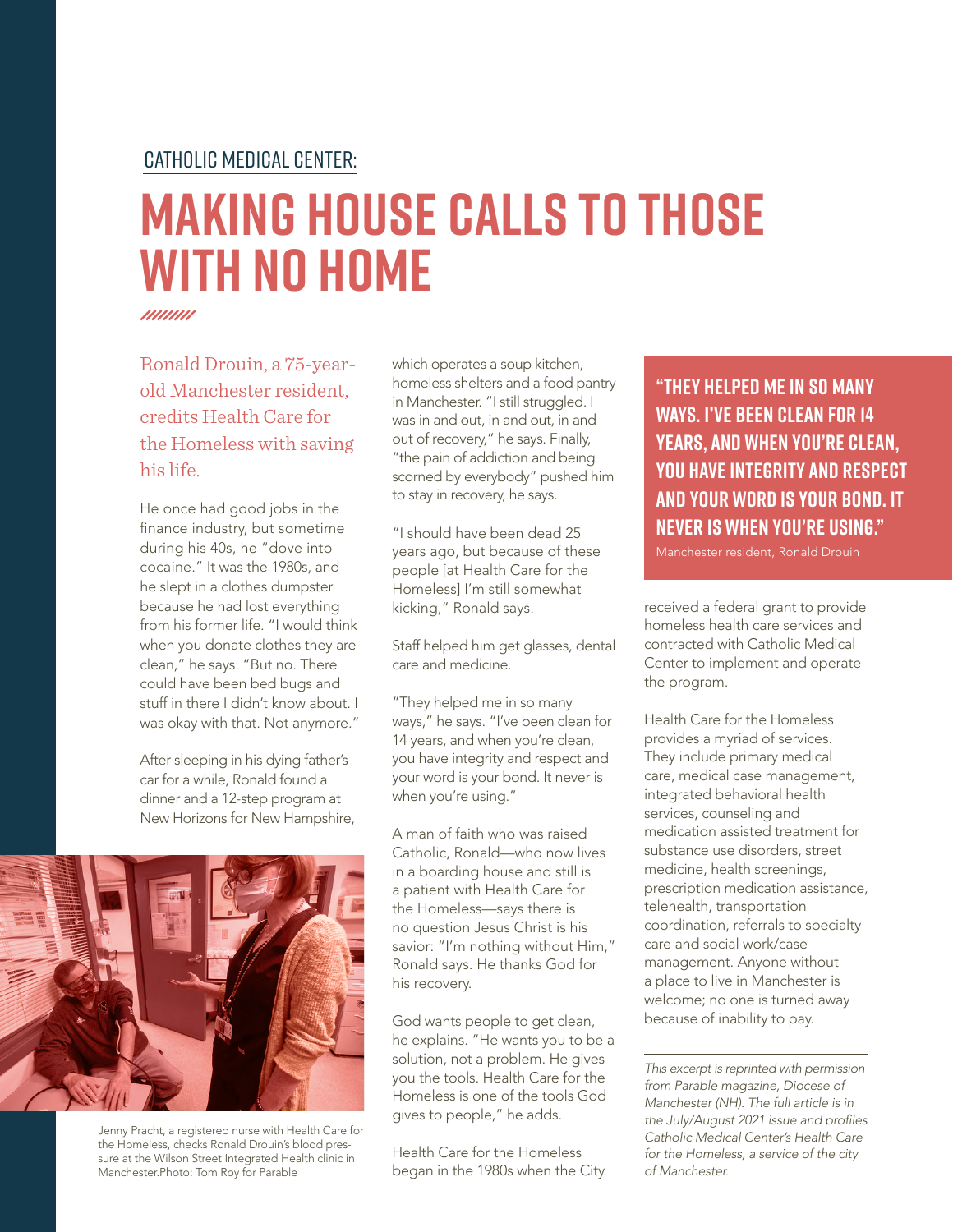### **MAKING AN IMPACT: NH HOSPITALS IN THE COMMUNITY**

/////////

### southern nh health:

### **Community Partnership with the Nashua Police Athletic League**

*mmm* 

After a 2019 discussion with managers and directors about barriers to health, a local dermatology practice manager approached Betsy Houde, Director of Community Partnerships at Southern NH Health (SNHH), with a story of a young teen with scabies.

During a visit, the teen asked the dermatology staff if he could take some samples of laundry detergent home. He returned 30 days later proud that he could wear clean clothes to school for a whole month.

This totally preventable health condition inspired conversations between SNHH and local youth organizations including the Boys and Girls Club and the Nashua Police Athletic League (PAL) about access to in-house laundry facilities and detergent for lowincome youth.

Shaun Nelson, Executive Director of Nashua PAL, indicated that they didn't have a laundry facility, nor did they have a relationship with a local laundromat. In 2020, they were selected as a 2020 Building on Hope recipient and were about to engage in a \$1 million renovation of their facility the upcoming Spring. Due to the discussion with SNHH about the need for access to laundry facilities, Shaun and his team at PAL decided to add a

laundry component to their design and programming.

#### **pal's strategy included:**

1) Purchasing and installing a stackable GE washer/dryer unit in their facility to help with "emergency" laundry (i.e., bedbugs) and to assist with other crisis situations for their program participants.

2) Training youth how to do their own laundry.

**3)** Developing a partnership with a local laundromat to reduce the cost for PAL children to do their laundry.

This project addresses not only access to facilities to clean laundry. It also improves the physical and emotional health of at-risk youth.

Because of these multiple benefits, SNHH decided to provide PAL with \$2500 to support not only the laundry unit, but also the educational programming for



Nashua Police Officer Ben Stusse, currently serving as the PAL Officer (Source: Southern NH Health)

the project. This adds to the annual \$5000 sponsorship SNHH provides to Nashua PAL as part of their Community Partnerships Fund program. Nashua PAL is a longstanding partner of SNHH, who has a seat on the PAL board of directors and has nurses who volunteer to provide educational programming.

This project is part of the bigger picture and larger mission of Nashua PAL who works to instill good character values and healthy habits in future community leaders.

"We know that young people in our communities will become the leaders of the places that they live… they will all have to make choices along the way that will shape that future. By giving those young people great experiences and feeding their desires to be the right kind of leaders, we are strengthening **THEM AND OUR ENTIRE COMMUNITY."** Shaun Nelson, Executive Director of Nashua PAL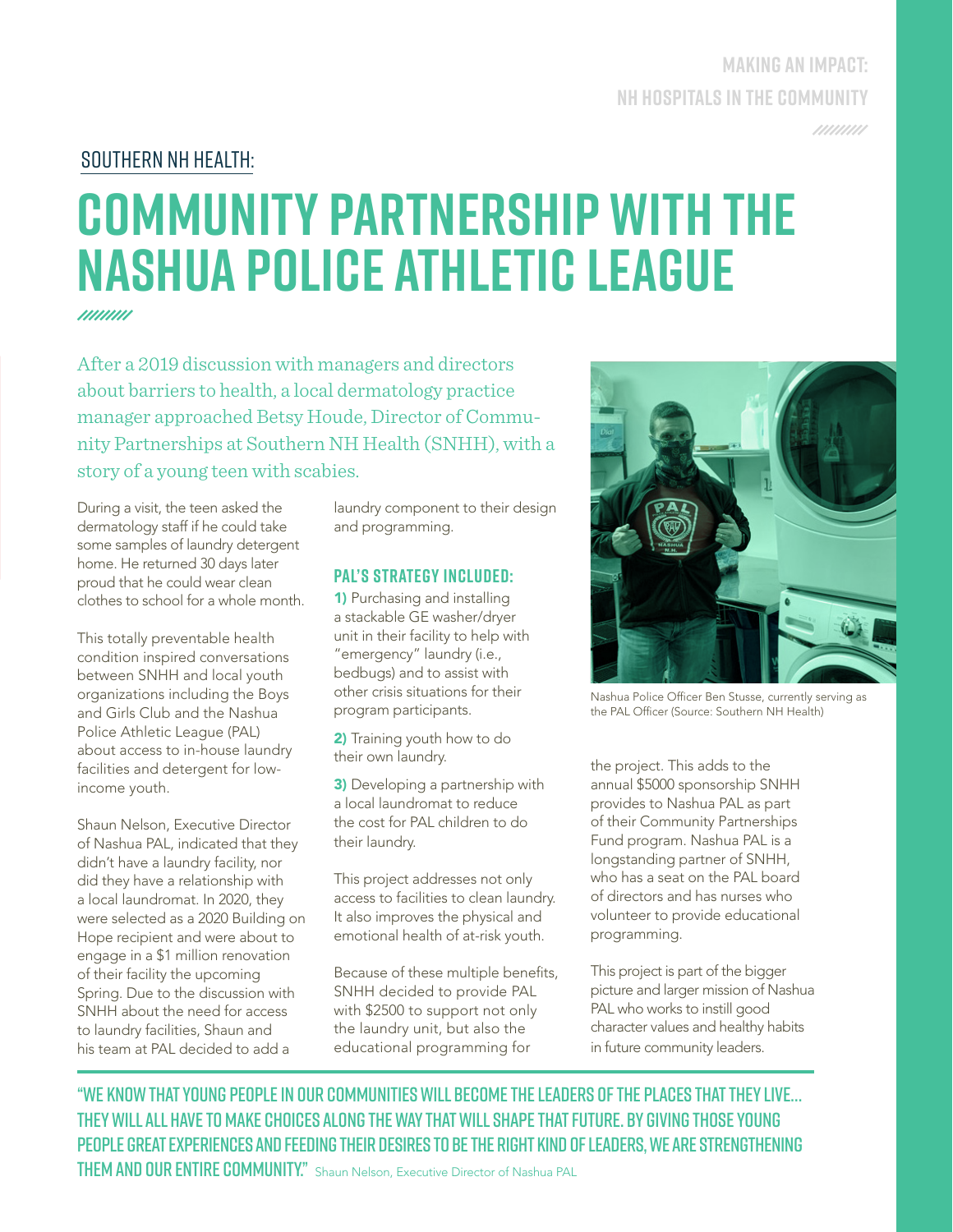### **MAKING AN IMPACT: NH HOSPITALS IN THE COMMUNITY** /////////

### COTTAGE hospital:

### **Neighbors Helping Neighbors: Give what you can, take what you need** THE LITTLE FREE PANTRY AT COTTAGE HOSPITAL

*mmm* 

Cottage Hospital's Little Free Pantry (LFP), open for the entire community, provides a safety net for individuals and families that may need a little extra help. "We have families who frequent the pantry often to help supplement their needs and others who find the pantry a helpful resource when faced with an unexpected hardship," says Dhaniele Duffy, Community Relations Liaison at Cottage Hospital.

Supplementing the larger local food shelf, the LFP addresses sudden and/or short term needs in the community and boosts the availability of items for more frequent users. With 24/7 access, it's available to anyone, at any time. The LFP is stocked organically and anyone in the community who is able is encouraged to donate items at their convenience.

The LFP encourages neighborhood engagement with food insecurity. "It's all about helping neighbors and nourishing neighborhoods," says Duffy.

### **"It's all about helping neighbors and nourishing neighborhoods."**

Dhaniele Duffy, Community Relations Liaison at Cottage Hospital



#### Little Free Pantry at Cottage Hospital is a Global Grassroots Movement:

- The LFP movement started in 2016; Currently 2003 registered LFP buildings exist worldwide!
- LFPs exist in small outbuildings, accessible by anyone 24/7
- LFPs are organically stocked and/or "shopped" by the entire community
- The Cottage Hospital Little Free Pantry is registered on the www.littlefreepantry.org site map.
- Additional LFP sites in the region include Littleton, Lebanon and Plymouth.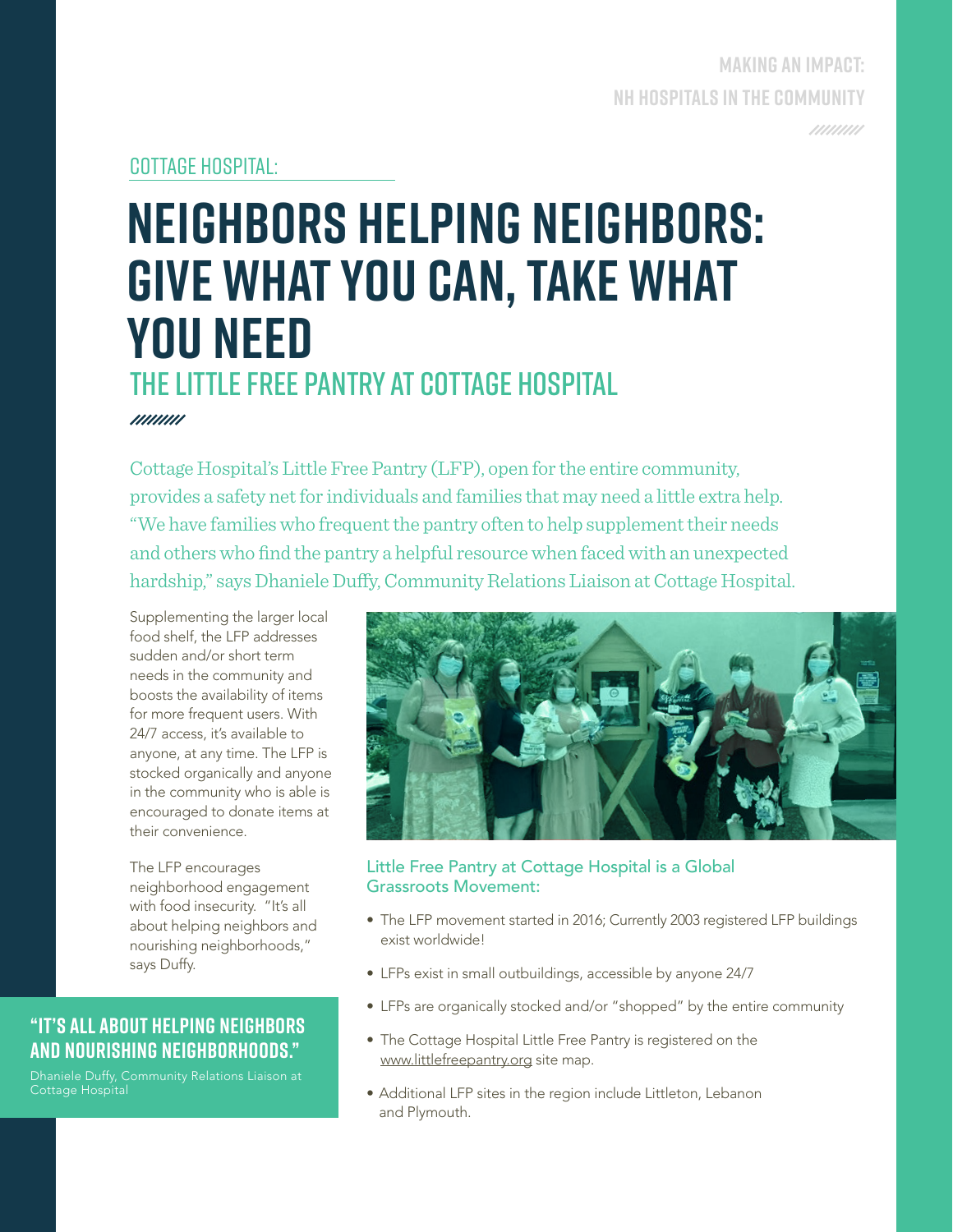### **THIS RESOURCE**

#### **About the report**

Every year, the Foundation for Healthy Communities creates a statewide summary of the community benefit activities conducted by New Hampshire hospitals through their uncompensated care, health education and community programs and services.

Since 2000, non-profit hospitals and other health care charitable trusts are required to identify the priority health needs of their communities based on a needs assessment and community engagement process. Hospitals in NH are required to conduct a Community Health Needs Assessment (CHNA) and report the results to the State of NH Office of the Attorney General Charitable Trusts Unit every five years (RSA 7:32-f). In addition, non-profit hospitals develop an implementation plan and file a Community Benefits Report annually that outlines how they have addressed these needs. The reporting form is based upon requirements of RSA 7:32c-l which requires health care charitable trusts to make their community benefits plan and report publicly available.

At the federal level, the Patient Protection and Affordable Care Act (ACA) initiated a new requirement in 2012 that requires non-profit hospitals to conduct a community health needs assessment every three years (Section 9007. IRS Code, 501r) and report to the Federal Government. Annually, NH nonprofit hospitals are required to report community benefits on IRS Forms 990 and Schedule H.

The community benefits reported by the hospitals to both the state and federal governments are required to

be in alignment with the community needs identified in the community health needs assessments. It is intended that the results of the community health needs assessment guide the hospitals in determining the activities to be included in their community benefits plans and implemented to improve the health of the community.

### **About the Data**

The data used in this report includes the most recent Community Benefits data as reported by the state's 24 non-profit hospitals to the US Department of Treasury's Internal Revenue Service (IRS) for fiscal year 2019 on forms 990 and Schedule H as well as the most recent community health needs assessment data reported to the State of NH Office of the Attorney General Charitable Trusts Unit in 2020. Since for-profit corporations are not subject to this State law, Portsmouth Regional Hospital and Parkland Medical Center are not included in this report.

### **About us**

The mission of the Foundation for healthier communities for all by leading partnerships, fostering collaboration, and creating innovative solutions to advance health and health care. The Foundation for Healthy Communities is an affiliated organization of the New Hampshire Hospital Association.

The New Hampshire Hospital Association provides leadership through advocacy, education and information in support of member hospitals and health care delivery systems in delivering high quality health care to the patients and communities they serve.

### **State and Federal Requirements for Community Benefit Reporting**

**> Community Health Needs Assessment (CHNA)** State: Every 5 years<sup>1</sup>; Needs identified made publicly available

**Federal:** Every 3 years<sup>2</sup>; Needs identified made widely available

**> Development of an Implementation Plan based on CHNA** *State:* Annually; Plan made publicly available

*Federal:* Annually; Plan made widely available

#### **> Community Benefits Reporting** *State:* Annually to the State of

NH Office of the Attorney General, Charitable Trusts Unit using the NH Community Benefits Reporting Form<sup>3</sup>; Report made publicly available

*Federal:* Annually to the US Department of Treasury's Internal Revenue Service (IRS) using Form 990-Schedule H; Report made widely available

1. RSA 7:32-f

<sup>2.</sup> Section 9007. IRS Code, 501r 3. RSA 7:32c-l